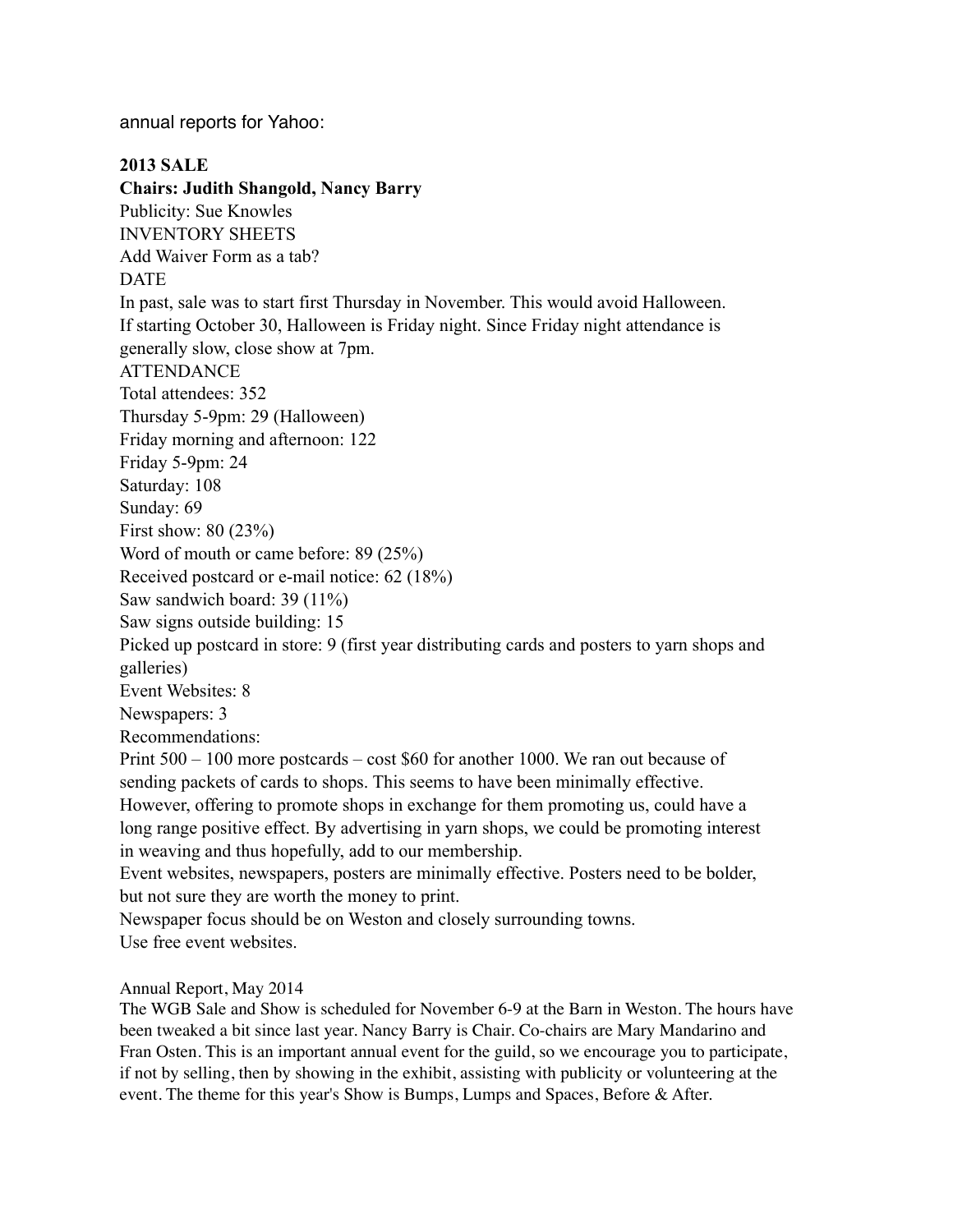Over the summer, we will be developing publicity materials. Members' help with distribution is important. Last year's Chair, Judith Shangold created packets about the sale/show which members delivered to local yarn stores, galleries, craft stores and museums. I will contact those who signed up last year to ask for your help again. Publicity chair, Sue Knowles would like to encourage members to complete the press release form for your local newspaper.

Look for additional detailed information in the upcoming spring and fall bulletins and on the website.

Nancy Barry Chair, Annual Exhibit & Sale

# Annual Report – Publicity May 14, 2014

There were two main areas of Publicity activity during the past year: Interlaced Retail Sales and the 2013 Exhibit and sale.

# Interlaced Retail Sales

In 2013, we placed ads for Interlaced in Handwoven and Complex Weavers offering the book at a discount off the retail price for orders of 10 or more books. I also contacted weaving guilds throughout the country with the same retail offer. It is difficult to tell exactly how many books were sold through these offers. No ads or emails to guilds are currently scheduled for 2014. However, if it is decided we would like to continue this project in 2014, I would be happy to schedule the ads and send followup emails. 2013 WGB Exhibit and Sale

Judith Shangold, Nancy Barry and I developed a spreadsheet of publicity contacts, useful for 2013, as well as for future years. A total of 88 press releases were sent to Boston area newspapers, event websites and weaving guilds. Six members filled out press release information forms and had information sent to their local papers.

A total of 48 packets with a poster and postcards were delivered or mailed to yarn shops, galleries and art associations. In exchange, we had a table displaying their business cards and other information.

Two areas of Sale Publicity I would like to expand this

year:

--More Publicity in the Boston Globe, Boston Herald and Boston area radio and tv stations. If anyone has contacts which could be helpful in getting more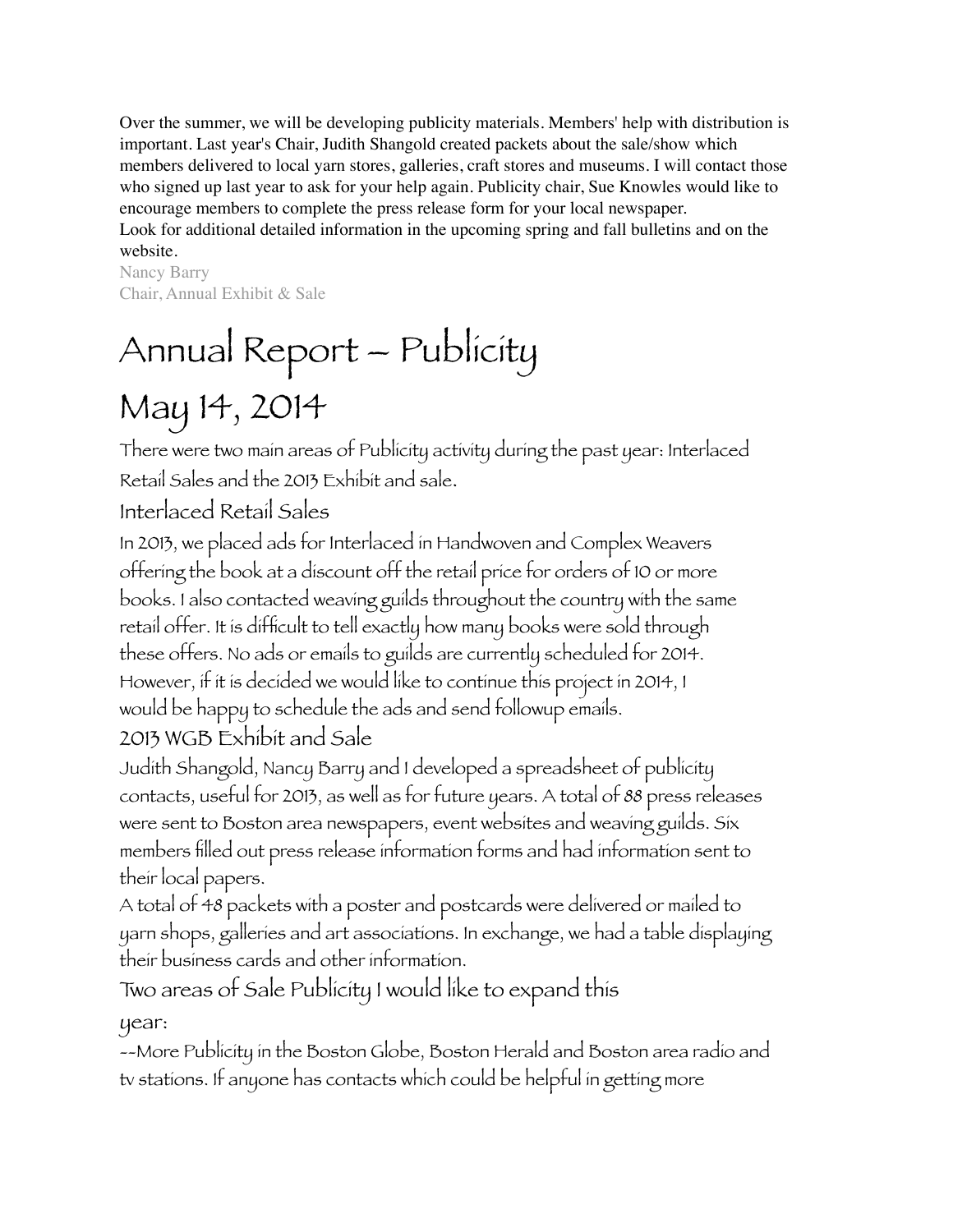publicity here, please get in touch with me.

--Word of Mouth- Looking at the Greeter Sheets for the 2013 sale, it is again apparent that Word of Mouth is by far the most effective way of publicizing the Sale. I would like to ask each WGB member to be responsible for sending 10 Sale postcards to friends and neighbors who might be interested in attending the Sale.

Sue Knowles

# **Annual**

# **Report**

# **–**

# **Associate**

## **Dean**

This year we had six afternoon speakers and one special program of a Yarn Swap n' Sale and a Trivia contest. I have also sent out contracts for five afternoon speakers for next year:

**North Light Fibers, Gay McGeary, Ruby Leslie, Robyn Spady, and Dena Gardenstein Moses** 

# **Sep 11, 2013** *Limestone* and *Cladagh*

**Margaret B. Russell Oct 9, 2013** *Khmer Textiles* – The Glamour and the Mystery **Winnie Nelon Nov 13, 2013 Baskets, Graphs and Numbers - Making Information** *Tactile* **Nathalie Miebach Feb 12, 2014** *Special Topic: Beyond Film Cans: Share Your Tips and Tools* **Various guild members will share their best weaving tricks! Mar 12, 2014 Surface Design for Hand Weavers Sue Butler** Apr 9, 2014 *The Backstrap Loom* **Laverne Waddington May 14, 2014** Loom Interventions - Making That Loom Work for You! **Sally Eyring May Meeting Fashion Show description -°©- Susan Targove -°©- May 13, 2014**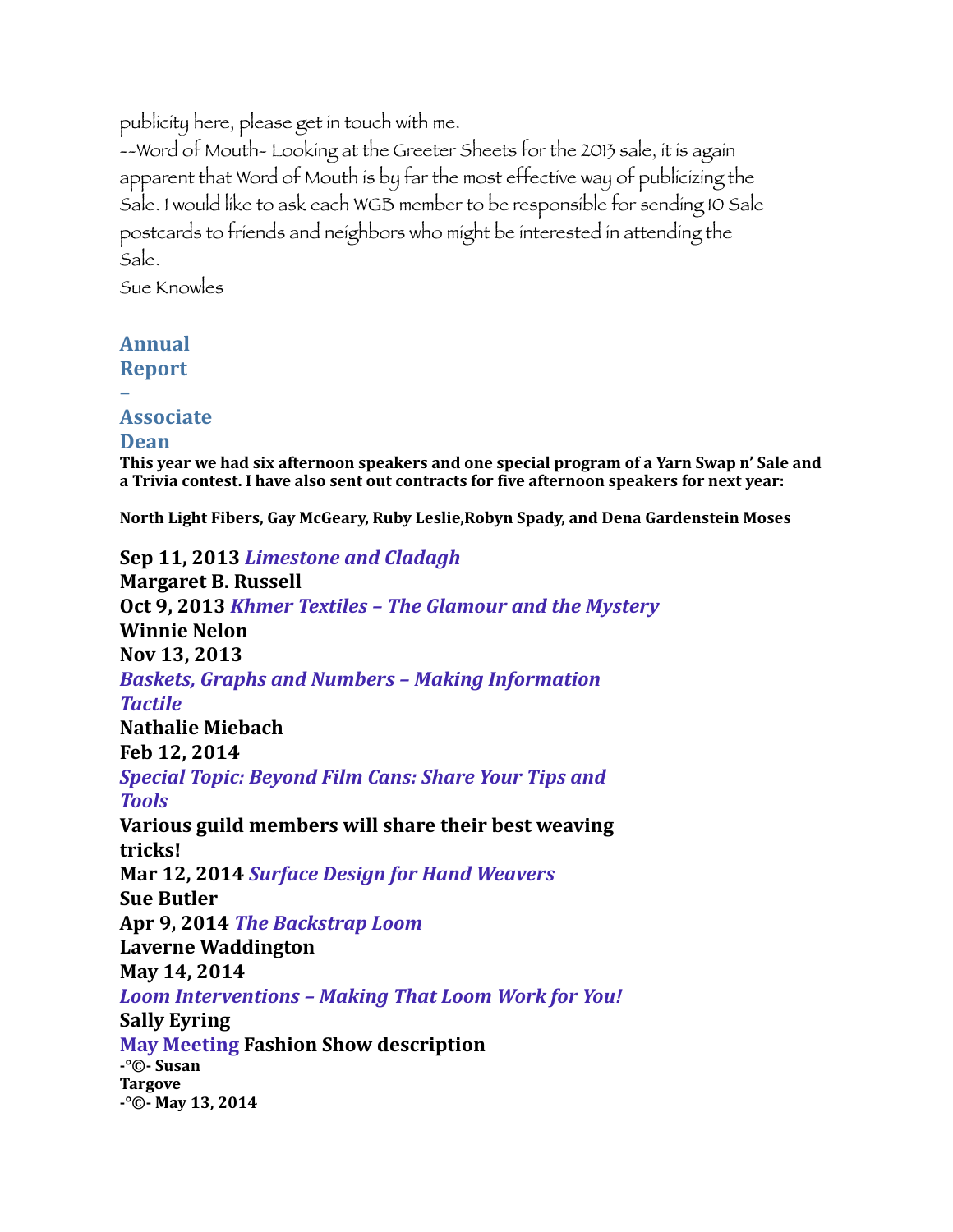#### **Weavers' Guild of Boston May, 2014 Annual Report - Bulletin Kristin Kelley-Muñoz, Bulletin Editor**

Since May of 2013, three bulletins have been published. A summer bulletin in June 2013, with a wrap up of last year's annual meeting, a second in August with the program for the 2013-2014 Guild year, and a third in January 2014. As with last year, a Bulletin will be published shortly after the May meeting. The first Bulletin for the 2013-2014 Guild year should be arriving in your email inboxes and mail-boxes by mid- August, to give you time to choose which classes to register for in the fall.

Many people have contributed articles and anecdotes, photos and observations. Thank you to all – and please, keep them coming, I appreciate them very much, as do your fellow Members! Reports from this summer's upcoming events – Convergence, Complex Weavers, any trips you take with an interesting weaving-related side trip, museum exhibits you attend – would be great! I'm reachable at skiingweaver@gmail.com or skiingweaver@yahoo.com, as always.

Samples were woven this year by Karin Bordin, Elizabeth Springett, and Sally Eyring. Please pick up your samples! Any samples left in folders at the end of the meeting today will be mailed to the members unable to pick them up. (Pick up your friends' samples!)

One ad was placed in the Bulletins this year, generating \$25 in income. As more members opt for email delivery of the Bulletin, costs are decreasing. Copying costs for the three bulletins published since May 2013 amounted to \$70.54 and postage was \$52.79.

## **Hospitality report**

Thank you to all the members who brought sweets for the meeting and to the members who provided the coffee.

Nearly 25 members in all.

I will be sending a sign up form around for volunteers for next year. Nancy Hodes

# May 2014 Report for End of Year Outreach/Plimoth Plantation **OUTREACH**

This year we have outreached two mornings at a school in Newton to warp up their unusual foreign 2-bar tapestry loom.

Two days weaving and spinning at the Natick Community Organic Farm Three days at Plimoth Plantation spinning flax for reinactors and warping up looms with madder and white wool blanket (Cooke house) for the Mary Merrill (Dean from 1970 to 1972) Intern to weave in the Craft Center and for her assistant: a linen towel warp. Two days at the Holy Nativity Convent, Brookline, warping up their big loom for a coverlet woven by the weaving nuns.

23 days of outreach to the Lowell  $5<sub>th</sub>$  graders during Colonial Days at the American Textile History Museum. Approximately 80 students a day studied everything we know about spinning and weaving in 1760 including simple machines. Also included keeping 8 table looms warped up.

PLIMOTH PLANTATION

An amazing amount of historical weaving has been done for Plimoth Plantation this year.

Dianne Chaisson wove a beautiful banded twill blanket for the Alden House plus a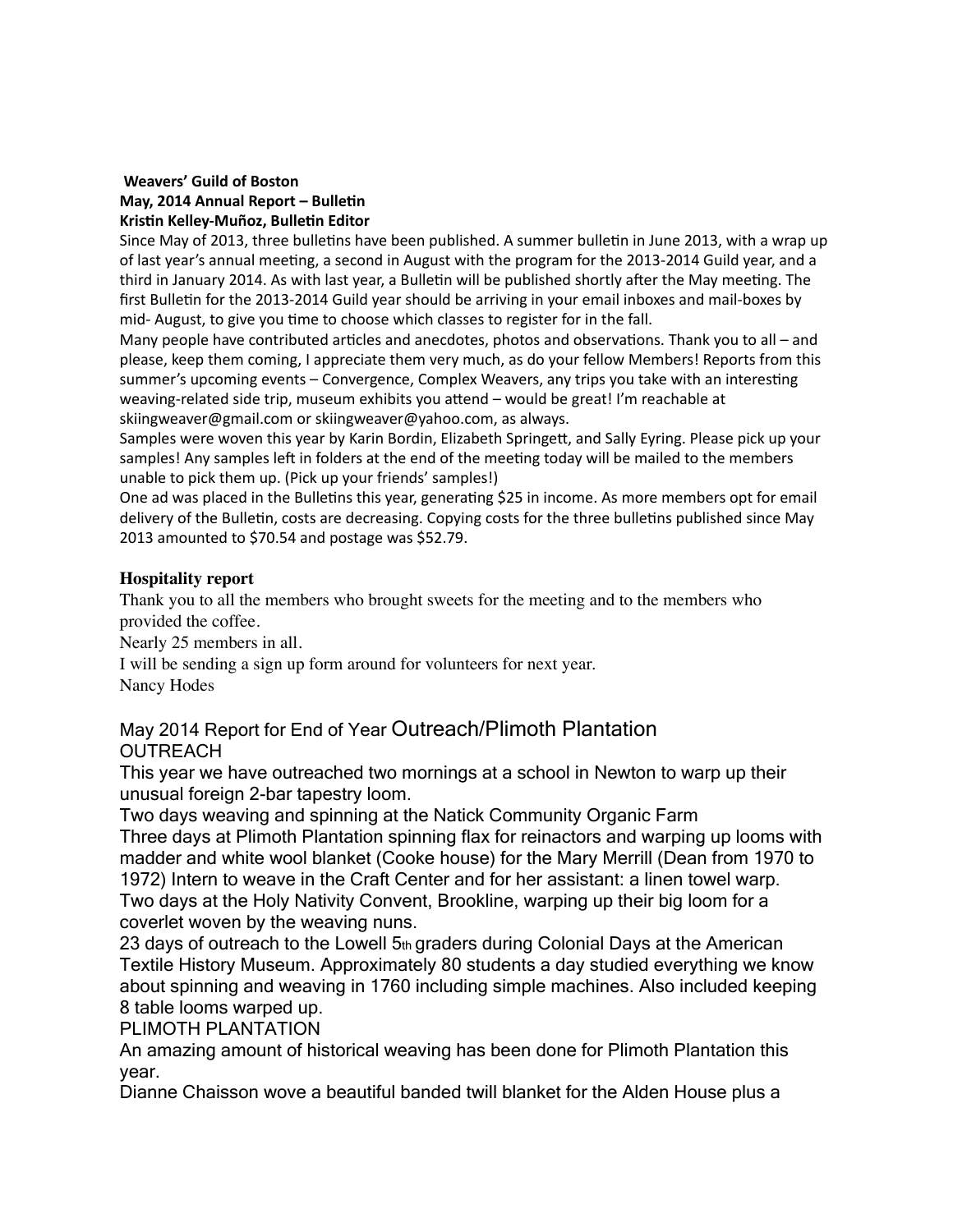child's blanket both in a straw and charcoal combination.

Peggy Church, Carol McClennen and Barbara Provest all wove linen utility cloths.

Nancy Kronenberg wove many wool samples for bed curtains and clothing.

Peggy Church wove 27 yards of bed curtain wool, dyed indigo. Deb Watson dyed wool for Peggy.

Barbara Provest wove many samples of linen bed ticking and warped up linen towels for assistant intern to weave.

Barbara and Carol McClennen will be weaving an indigo and white striped blanket for the Howland House this summer.

Anyone else weave for Plimoth this year?

Respectfully submitted, Barbara Provest

#### **Ratings Committee Report, May 2014**

**There were no ratings awarded this year and no submissions. I answered questions by email and**

**phone, so perhaps we will see some submissions in 2015.**

**Respectfully submitted,**

**Deborah Watson, Chair**

#### **2014 Annual Report of the Nominating Committee of the Weavers' Guild of Boston**

The Nominating Committee, Ginny Longley Chair and Pamela Burrows Assistant Chair, worked throughout

the year . We communicated by email and at meetings. We submit the following slate of positions for the coming year:

| <b>POSITIONS</b>                                               | <b>Term To Expire</b>           |      |  |
|----------------------------------------------------------------|---------------------------------|------|--|
| <b>DEAN</b>                                                    | Susan Targove                   | 2016 |  |
| <b>ASSOCIATE DEAN</b>                                          | Diane Chaisson                  | 2016 |  |
| <b>CORRESPONDING</b>                                           | <b>Hetty Friedman</b>           | 2016 |  |
| <b>SECRETARY</b>                                               |                                 |      |  |
| <b>STANDING COMMITTEES</b>                                     |                                 |      |  |
| ANNUAL EXHIBIT & SALE                                          | Nancy Barry                     | 2015 |  |
| Asst. Chair                                                    | Mary Mandarino/Fran Osten       | 2015 |  |
| <b>BULLETIN</b>                                                | Kristin Kelley                  | 2016 |  |
| <b>EDUCATION</b>                                               |                                 |      |  |
| <b>Morning Workshops</b>                                       | Carol McClennen                 | 2016 |  |
| Assistant to Morning Workshops                                 | (partial term ending in 2015 to | 2015 |  |
|                                                                | be appointed)                   |      |  |
| <b>EDUCATION GRANTS</b>                                        |                                 |      |  |
| Chair                                                          | Linda Russell                   | 2015 |  |
| Asst. Chair                                                    | Dorothy Solbrig                 | 2016 |  |
| 2nd Asst. Chair                                                | Nancy Hodes                     | 2017 |  |
| <b>LIBRARIAN</b>                                               | Linda Snook                     | 2016 |  |
| <b>NOMINATING</b>                                              |                                 |      |  |
| Chair                                                          | <b>Ginny Longley</b>            | 2015 |  |
| Asst. Chair                                                    | Pamela Burrows                  | 2016 |  |
| 2nd Asst. Chair                                                | Mary Mandarino                  | 2017 |  |
| <b>SPECIAL WORKSHOPS</b>                                       | <b>Elizabeth Springett</b>      | 2016 |  |
| <b>WEB SITE</b>                                                | Jane Moore/Sally Eyring         | 2016 |  |
| <b>YEARBOOK</b>                                                | Kathy Tappan                    | 2016 |  |
| Ad Chair                                                       | Florence Feldman-Wood           | 2016 |  |
| We welcome the new members as well as those who are returning. |                                 |      |  |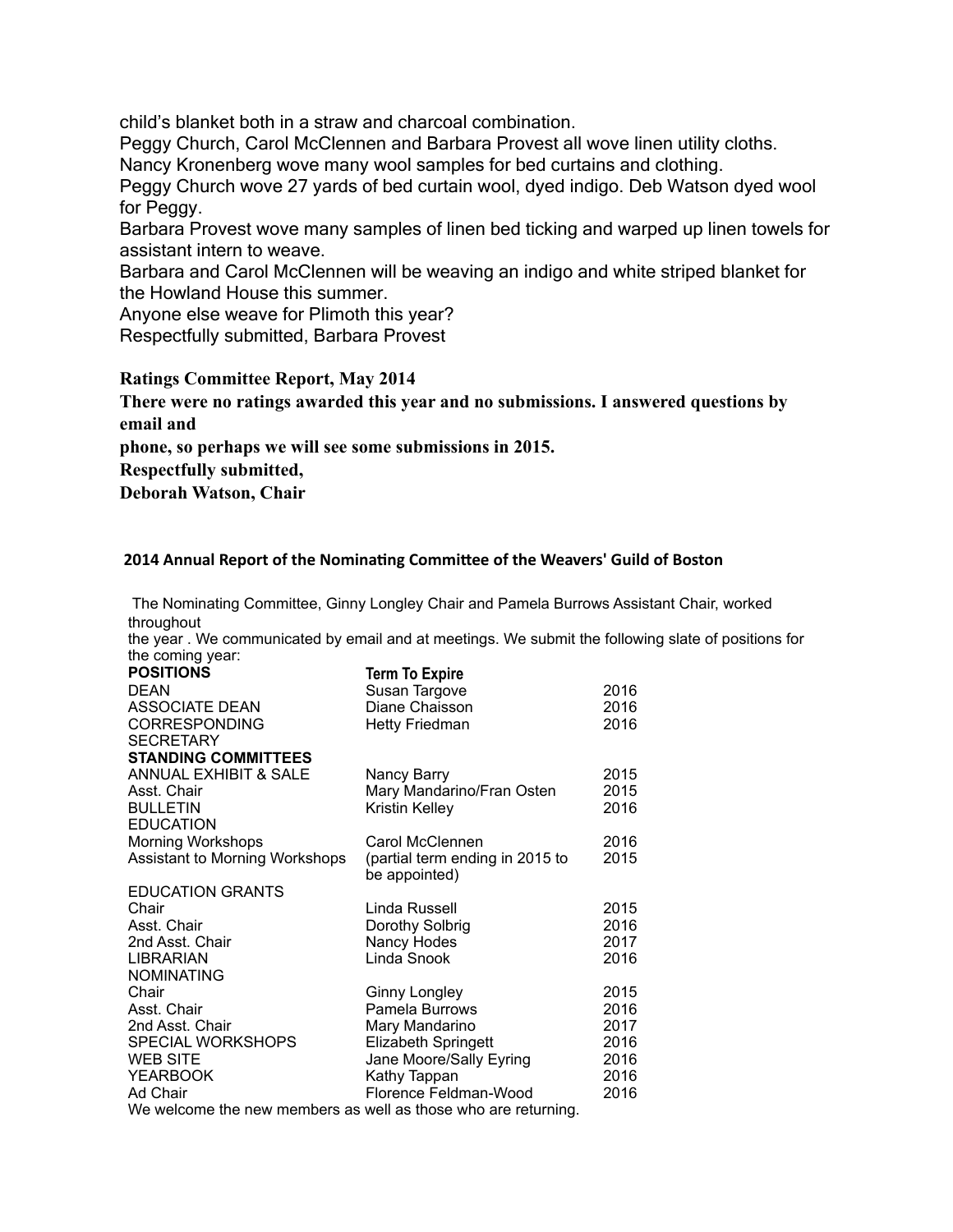Respecitively submitted, Ginny Longley Pamela Burrows

# **WGB Annual Treasurer's Report**

May 2014

The guild's fiscal year does not end until June 30. There are still expenses to be paid before our year end. Thanks to donations, sale of the book and other contributions the guild continues to operate in the black.

Our fiscal year is July 1 to June 30. As of May 10, 2014 we have \$22,557.22 in the checking account; \$50,142.96 in the money market/savings account; and \$40,000 in a CD.

We also have IBM stock which is at Scottrade. As of April 30, 2013 the value of the stock is \$19,057.59 and the brokerage balance account (savings) is \$1,737.19

I have tracked how different areas are bringing income in and what their expenses are. I have worked with our accountant filing all the federal and state forms and taxes to maintain our non-profit/tax-exempt status. I have written checks, made deposits and kept track of income and expenses using forms to keep detailed track of expense reimbursement and income. I have worked with the Dean and other committee chairs concerning budget issues. I moved our checking, savings and CD accounts to TD Bank to save us money. I opened a new credit card account with Merchants Warehouse. It has been very helpful to use the credit card machine for sales of the book, yarn table sales, and the annual sale.

I am in charge of the wholesale accounts for the book, Interlaced, and the monographs. To date we have sold 104 copies of Interlaced, 9 Versatile Bronson, 16 Linen Heirlooms and 4 Weaving to Knitting. The guild has many copies of each of these in the storage unit. I am working with Webs to sell them at Convergence this summer.

I am still greatly concerned that the guild does not have a long range financial plan and goals; instead it operates on a year to year basis.

The expenses of the position of Treasurer are stamps/postage/envelopes. This past year I donated over \$50.00 in postage to the guild.

The work and activity associated with the position of treasurer has required a minimum of 10 hours per week.

Submitted by:

Beth Guertin

# **Library**

May 14, 2014

The WGB Library is located on the third floor of the Church and is open on meeting days from 9:30 AM to 12:30 PM to allow members to use the library before and after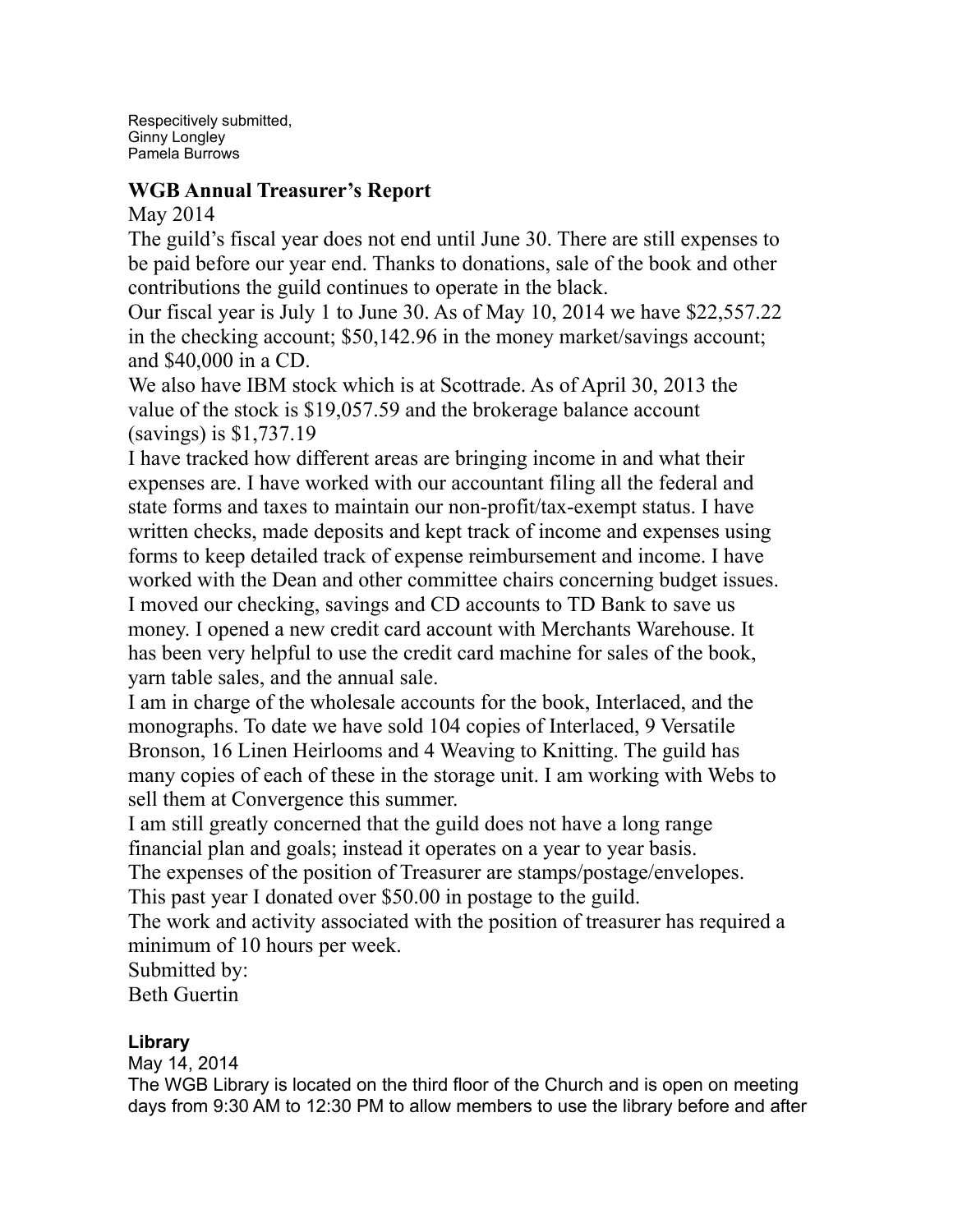Morning Workshops.

As librarian, I purchased new books, renewed subscriptions, collected periodicals for binding. I maintained the library for members to borrow books and helped locate information. A catalog of books and reference materials was kept in the library and on the guild website. Fines were collected for overdue books.

There were several new books purchased this year, and we continued to subscribe to the following periodicals: *Handwoven, VAV Magasinet, Weaver's Craft, Complex Weavers and Shuttle, Spindle & Dyepot.*

We received several donations including books and periodicals from Tony Kormos, and others.

We also received a generous donation from Laurie Autio and the Weavers of Western Mass for the purchase of books in memory of Sandy Kirkpatrick and Dorrie Burton. Thank you very much.

I want to thank Joanne Germaine for being Assistant Librarian and Diana Frost for helping to organize shelved books on several occasions.

I led the Weavers Helping Weavers session for March 2014 entitled: *Doorway to New Ideas in Weaving: Library Deep Dive* with 12 members attending. It was a great success.

The budget for the library for 2013-2014 was \$410.00.

Time spent on the library was 1-2 hours per month in addition to time spent during meetings.

Respectfully submitted,

Linda Snook Librarian

**EDUCATION GRANTS 2013-2014**

We had no requests for grants during this past year. The plan, as discussed by the board was to limit each grant to \$100. Our budget was \$500 so we now have that amount to be used for afternoon speakers.

I believe that we have to change the way we award grants – either go back to the old system of "first come, first served" until we use up the allotted amount, or set up a date by which all those wishing to apply have to have their requests in and then the amount can be shared. The third option is to eliminate them.

Respectfully submitted

Eileen Goldman

**Education Grants Chair** 

5/12/14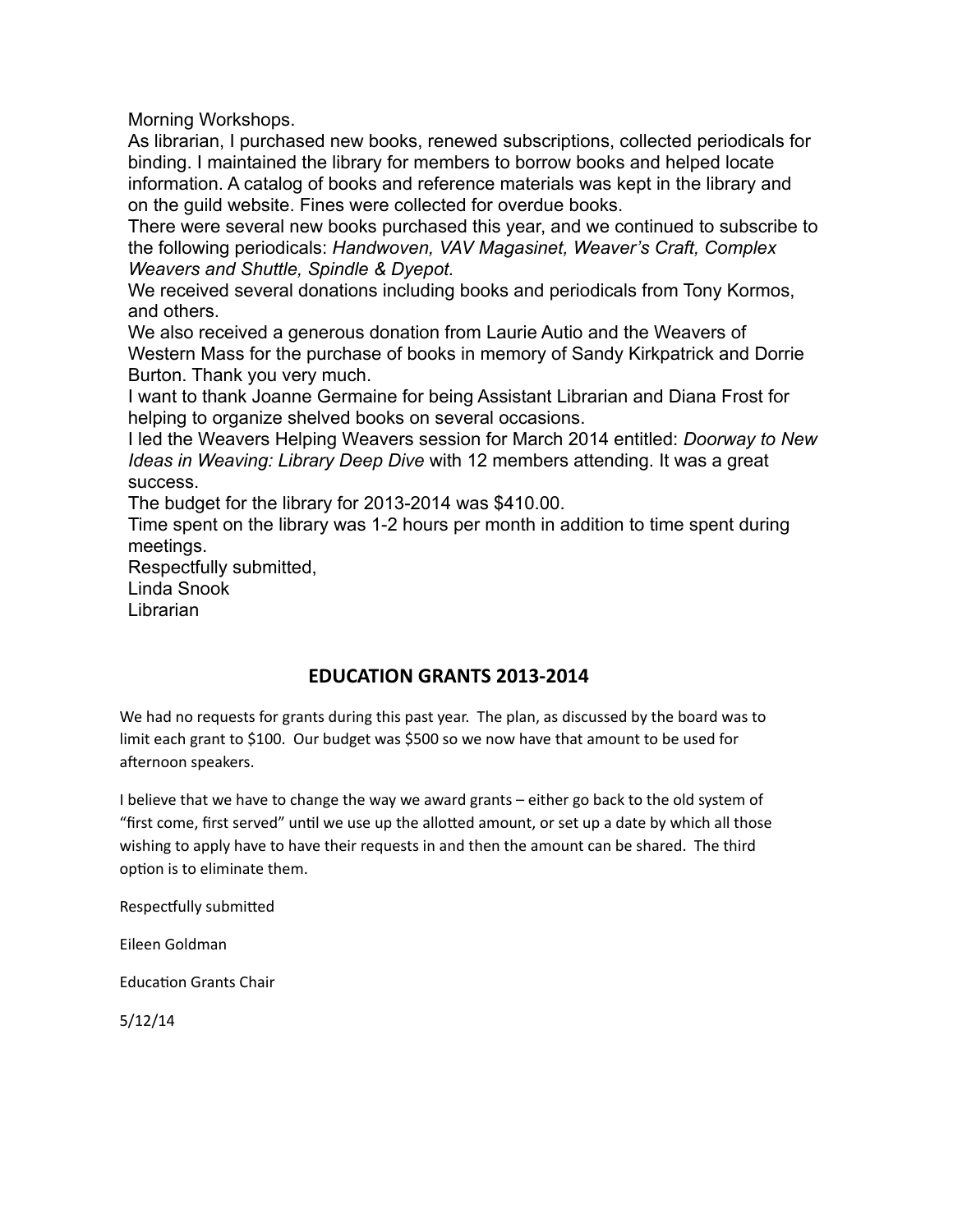#### **Report on Morning Workshops as of May 12, 2014**

Eileen Fitzgerald Morning Workshop Chair

To date, 220 students have signed up for 19 morning workshops. Deposits given to the Treasurer total \$4,040.00

Recommendations going forward include increasing teachers' fees and implementing incentives for early registration to enable smoother operations.

#### WEBSITE COMMITTEE ANNUAL REPORT TO WEAVERS' GUILD OF BOSTON BOARD OF DIRECTORS **May 2014**

Annual Updates: Since May 2013, the committee has completed the annual updates of the following pages and related pdf files:

- Exhibit and Sale
- Publicity
- Education Pages:
	- o Workshop Calendar
	- o Morning Worships
	- o Three Day Workshop
	- o Weavers Helping Weavers
	- o Afternoon Speakers
	- o Teacher Biographies
- Guild Programs-Meetings
- Gallery
- May Meeting Fashion Show: edited photographs, created slide show
- Textile Community
- Weaving Teachers

#### **Other Updates:**

- Membership, including revised Membership form
- Bylaws
- Corrections to Home page (index)
- Edits to Ratings page
- Updated fashion show forms

Fees: Fees for hosting account and domain name were paid in previous fiscal year: two years for hosting and seven years for domain name.

Website Guidelines: The Committee produced guidelines for submitted information and photographs to be posted on the website.

#### Licenses:

• The Guild has a single-user license for Adobe Creative Suite for PC which Sally is using. Jane has a Mac and uses her own Creative Suite.